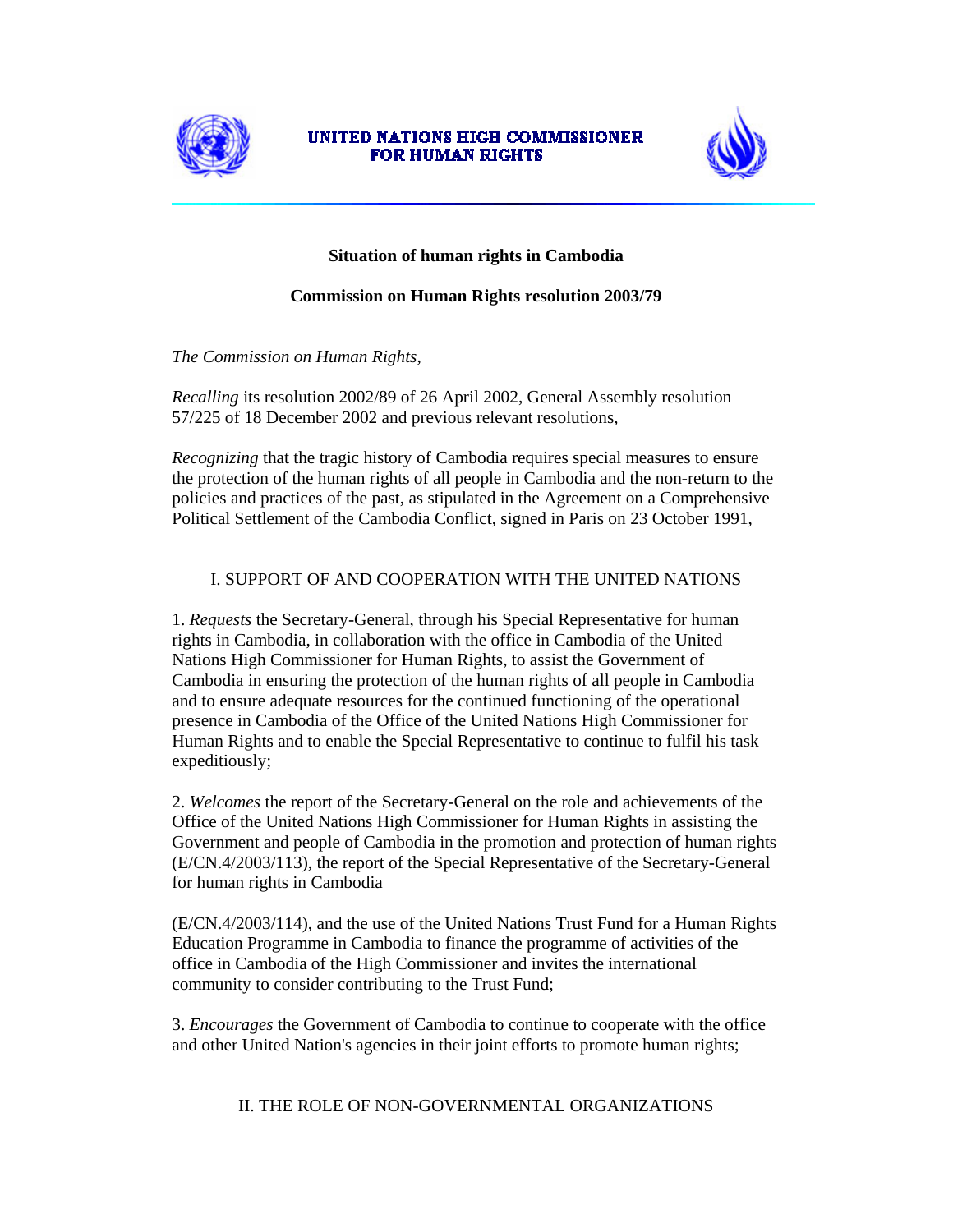4. *Commends* the vital role played by non-governmental organizations in Cambodia, inter alia in human rights education and training and in the development of civil society, and encourages the Government of Cambodia to continue to ensure the protection of those human rights organizations and their members and to continue to work closely and cooperatively with them;

## III. ADMINISTRATIVE, LEGISLATIVE AND JUDICIAL REFORM

5. *Notes with concern* the continued problems related to the rule of law and the functioning of the judiciary, resulting from, inter alia corruption and interference by the executive with the independence of the judiciary, urges the Government to expedite legal and judicial reform, including finalizing the adoption of the laws and codes that are essential components of the basic legal framework, in particular a law on the status of judges and prosecutors, a law on the organization and functioning of adjudicate courts and an anti-corruption law, and to ensure the independence, impartiality and effectiveness of the Supreme Council of the Magistracy and of the judicial system as a whole;

6. *Welcomes* the drafts of a penal code, a code on criminal procedures, a civil code and a code on civil procedures, and the increase in the salaries and allowances of judges and prosecutors, and urges the Government to enhance the training of judges and lawyers through the Royal School for Training Judges and Prosecutors and the Centre for Lawyer Training and Professional Improvement of the Bar Association of the Kingdom of Cambodia;

7. *Urges* the Government of Cambodia to strengthen its efforts to tackle the problems related to land by enhancing transparency, giving high priority to the land management and administration reform project and undertaking a review of all land concession contracts and their implementation, and notes with concern the remaining problems of land grabbing, forced evictions and further displacement;

8. *Encourages* further efforts by the Government of Cambodia to implement expeditiously and effectively its reform programme, including the Governance Action Plan and police and military reforms, inter alia the demobilization programme;

9. *Welcomes* progress made by the Government of Cambodia towards removing all anti-personnel landmines and reducing the number of small arms in Cambodia, and encourages the continuing efforts of the Government of Cambodia and the international community to tackle these issues;

10. *Expresses serious concern* that the situation of impunity still exists in Cambodia, recognizes some actions undertaken by the Government of Cambodia to prosecute perpetrators of violations and calls upon the Government of Cambodia, as a matter of critical priority, to increase its efforts to investigate urgently and prosecute, in accordance with due process of law and international human rights standards, all those who have perpetrated serious crimes, including violations of human rights;

11. *Encourages* the Government of Cambodia to work towards free and fair general elections in July 2003 conducted in a peaceful manner, to investigate fully past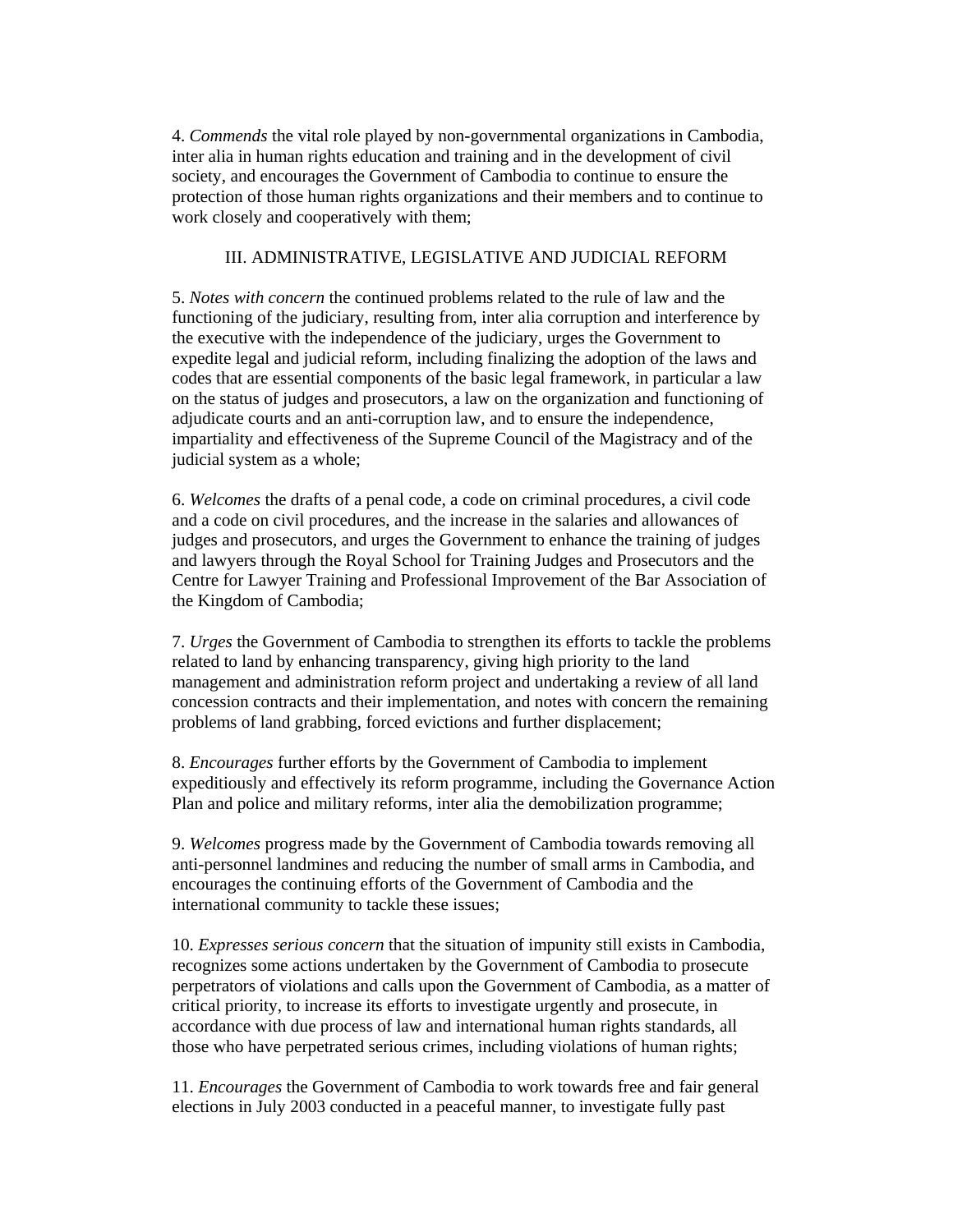incidents of intimidation, violence and killings and reports of vote-buying and to prosecute those responsible, to ensure that similar problems do not occur in connection with the general election and to pay close attention, in particular, to the safety and security of candidates and political activists, and to ensure neutrality on the part of State institutions, including an independent national election committee, proper law enforcement by the National Election Committee and the Cambodian judiciary and equitable access to all forms of media, including State broadcast media, for all parties;

12. *Notes with serious concern* the prison conditions in Cambodia, notes with interest some important efforts to improve the prison system, recommends the continuation of international assistance to improve the material conditions of detention and calls upon the Government of Cambodia to take further measures to improve the conditions of detention, including considering the introduction of non-custodial sentencing as an alternative to imprisonment, to provide proper food and health care to prisoners and detainees, to meet the special needs of women and children, and to restore access to prisons and inmates for lawyers, family members and human rights organizations in accordance with relevant regulations in force;

## IV. HUMAN RIGHTS VIOLATIONS AND VIOLENCE

13. *Expresses grave concern* about the continued violations of human rights, including torture, excessive pre-trial detention, violation of labour rights and forced evictions, as well as political violence, including killings of political activists, involvement by police and military personnel in violence and the apparent lack of protection from mob killings, notes that some progress has been made by the Government of Cambodia in addressing these issues, and urges the Government to take all necessary measures to prevent such violations, including consideration of the establishment of an independent board of inquiry on the issue of mob killings;

14. *Urges* the Government of Cambodia to take all steps to prevent racial violence against members of any ethnic group, to combat discrimination in all its manifestations against them and to protect their rights, as well as to meet its obligations as a party to the International Convention on the Elimination of All Forms of Racial Discrimination, inter alia by seeking technical assistance;

## V. KHMER ROUGE TRIBUNAL

15. *Reaffirms* that the most serious human rights violations in Cambodia in

recent history have been committed by the Khmer Rouge, and acknowledges that the final collapse of the Khmer Rouge and the continued efforts of the Government of Cambodia have provided the basis for the restoration of peace and stability with the aim of achieving national reconciliation in Cambodia and the investigation and prosecution of the leaders of the Khmer Rouge;

16. *Welcomes* the efforts aimed at concluding an agreement between the United Nations and the Government of Cambodia to set up Extraordinary Chambers to try, in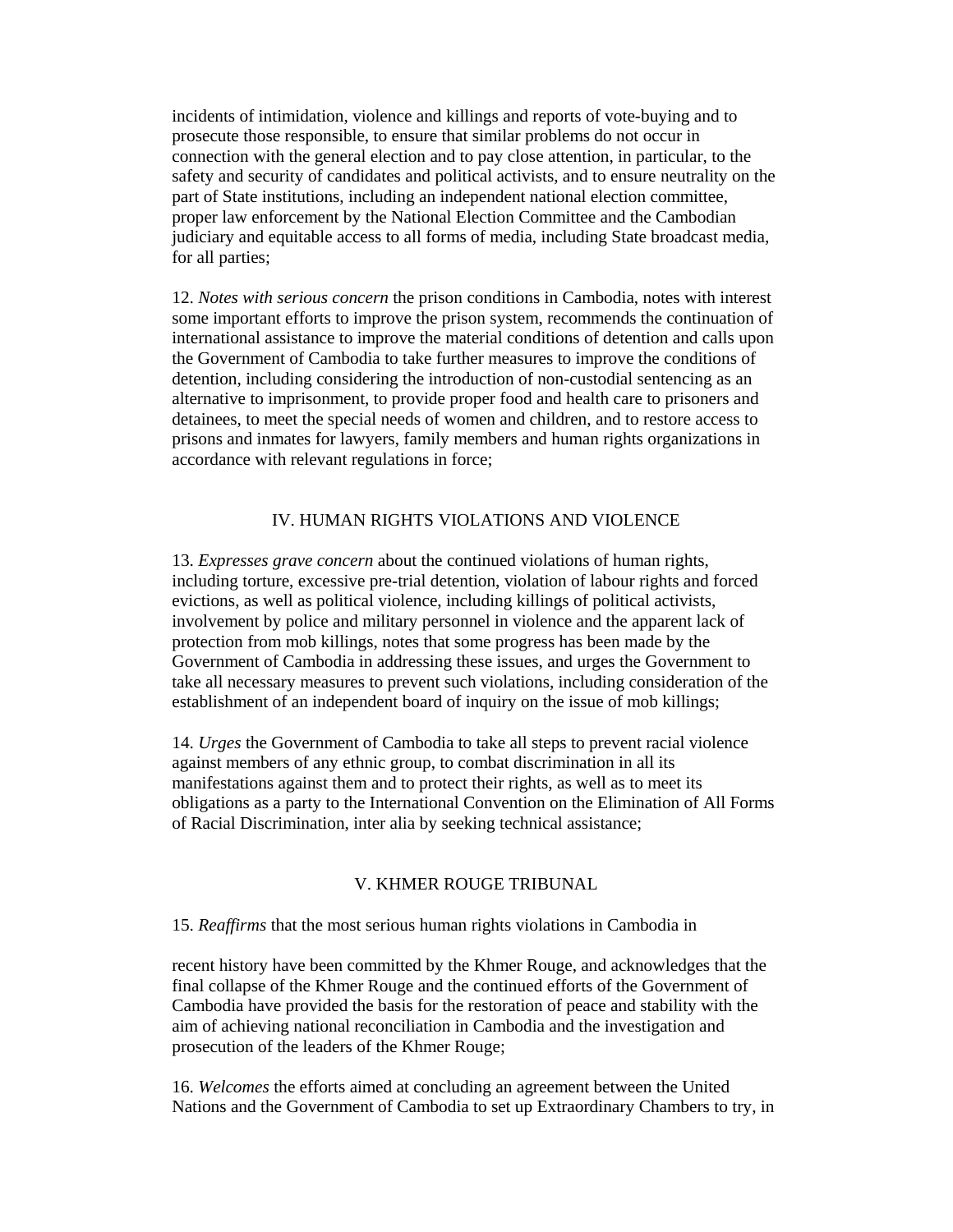accordance with international standards of justice, fairness and due process, those most responsible for the crimes and serious violations of Cambodian penal law, international humanitarian law and custom and international conventions recognized by Cambodia committed during the period of Democratic Kampuchea;

#### VI. PROTECTION OF WOMEN AND CHILDREN

17. *Welcomes* the efforts and progress made to improve the status of women, and urges the Government of Cambodia to take further appropriate measures to combat violence

against women in all its forms and to take all steps to meet its obligations as a party to the Convention on the Elimination of All Forms of Discrimination against Women, including by seeking technical assistance;

18. *Commends* the efforts of the Government of Cambodia to impede the spread of HIV/AIDS, and encourage them to continue to focus on the problem;

19. *Welcomes* the series of efforts by the Government of Cambodia to combat human trafficking, while noting with serious concern the growth of human trafficking and sexual exploitation of women and children internationally, and requests the Government and the international community to strengthen their concerted efforts comprehensively to address these problems;

20. *Notes with serious concern* the problem of child labour in its worst forms, calls upon the Government of Cambodia to take immediate and effective measures to protect children from economic exploitation and from performing any work that is likely to be hazardous, or to interfere with their education, or to be harmful to their health, safety, or morals, by the enforcement of Cambodian laws on child labour, existing labour laws and anti-trafficking law provisions on behalf of children and prosecuting those who violate these laws, invites the International Labour Organization to continue to extend the necessary assistance in this regard, and encourages the Government to consider ratifying the 1999 Convention concerning the Prohibition and Immediate Action for the Elimination of the Worst Forms of Child Labour, Convention No.182 of that organization;

21. *Welcomes* the increased budget allocation in the areas of education and health and encourages timely disbursement and further efforts by the Government of Cambodia to improve the health conditions of children and their access to education, to promote free and accessible birth registration and to establish a juvenile justice system;

#### VII. CONCLUSION

22. *Encourages* the international community to assist the Government of Cambodia in its efforts to implement the present resolution;

23. *Requests* the Secretary-General to report to the Commission on Human Rights at its sixtieth session on the role and achievements of the Office of the United Nations